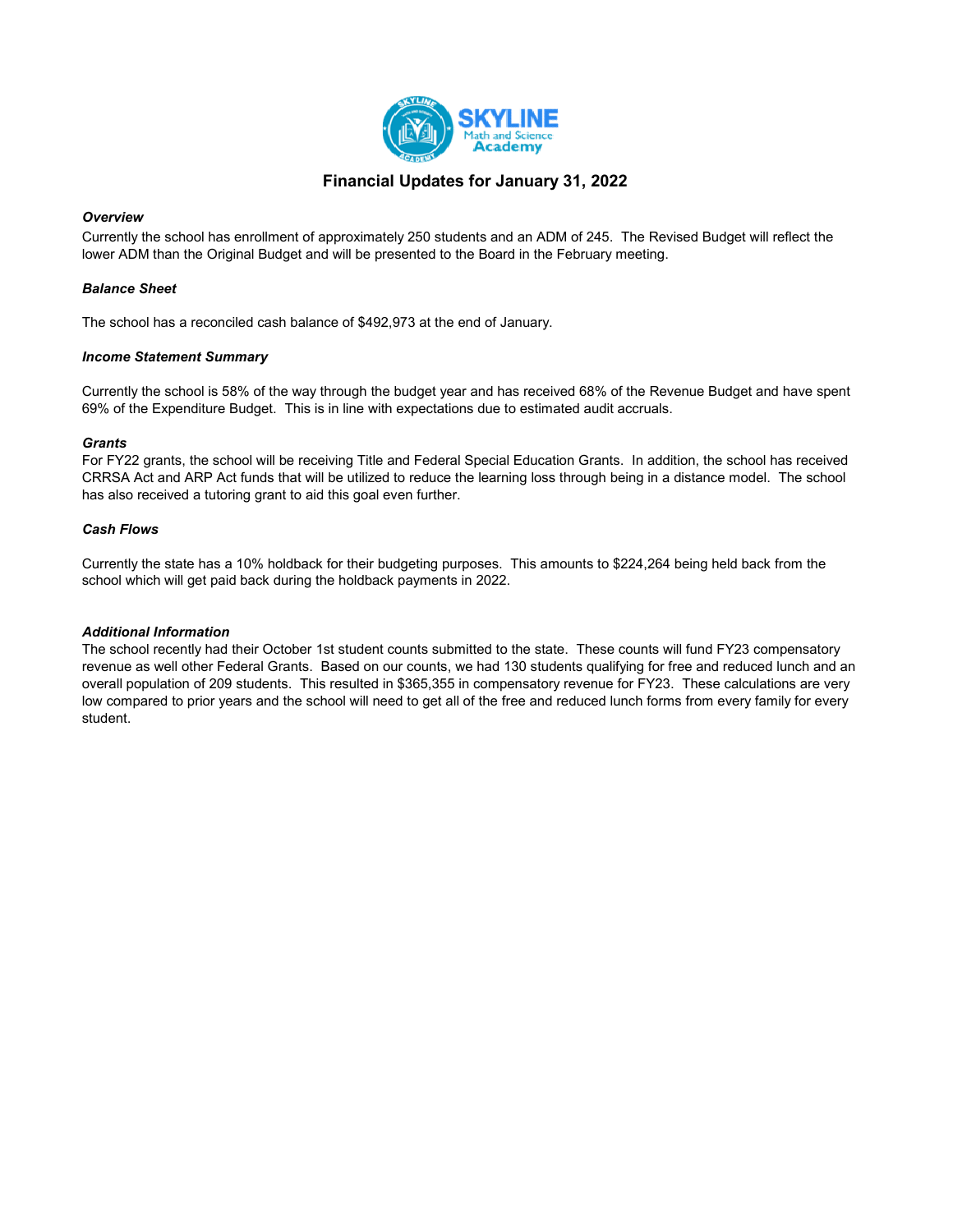

# Skyline Math and Science Academy

Financial Dashboard for: 1/31/2022

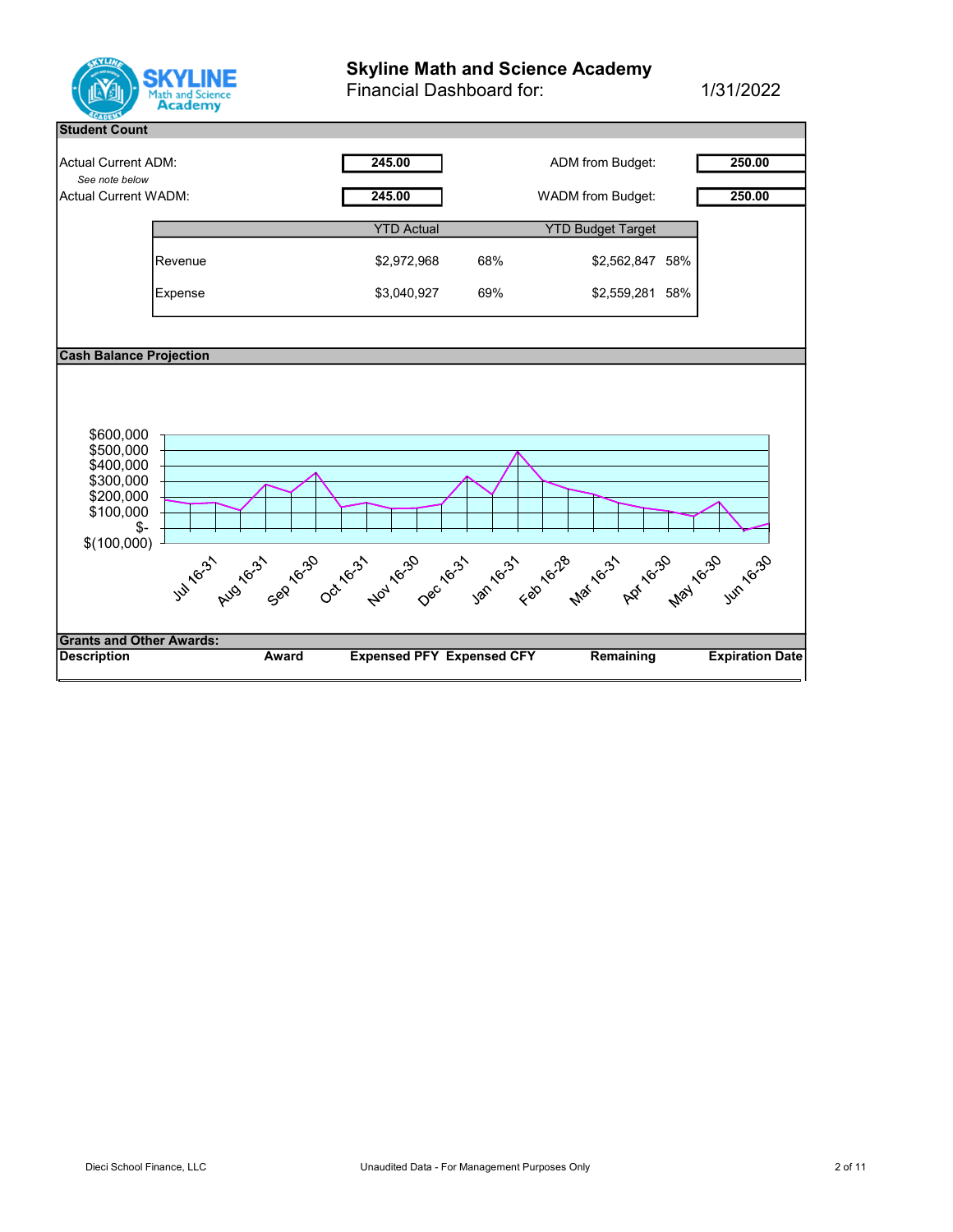

Financial Dashboard for: 1/31/2022

### Financial Ratios:

|                                                                      | YTD Actual  | FY22 Budget | Desired                 |  |
|----------------------------------------------------------------------|-------------|-------------|-------------------------|--|
| (A) Unrestricted Cash and Investments                                | 492,973     | 29,238      |                         |  |
| (B) Total Operating Expenses                                         | 3,040,927   | 4,387,338   |                         |  |
|                                                                      |             |             |                         |  |
| Cash on Hand Ratio ((A x 365) / B)                                   | 59.17       | 2.43        | 45.00                   |  |
|                                                                      |             |             |                         |  |
| (A) Beginning Fund Balance                                           | 240,574     | 240,574     |                         |  |
| (B) Revenues                                                         | 2,972,968   | 4,393,451   |                         |  |
| (C) Expenditures                                                     | (3,040,927) | (4,387,338) |                         |  |
| (D) Ending Fund Balance                                              | 172,615     | 246,687     |                         |  |
|                                                                      |             |             |                         |  |
| Fund Balance as a % of Expenditures (D / -C)                         | 5.7%        | 5.6%        | 20.0%                   |  |
| <b>Upcoming Deadlines:</b>                                           |             |             |                         |  |
|                                                                      |             |             |                         |  |
| Task                                                                 |             |             | Due Date                |  |
|                                                                      |             |             |                         |  |
| All Required Applications to MDE for Title, Special Education, Other |             |             | June 30th, 2022         |  |
| Apply for Building Lease Aid                                         |             |             | June 30th, 2022         |  |
| FY22 Audit                                                           |             |             | December 2022           |  |
| <b>Prior Year Audited Financials</b>                                 |             |             | November 30th, 2022     |  |
| Carry Automobile and Workers Compensation Insurance                  |             |             | <b>Ongoing Renewals</b> |  |
|                                                                      |             |             |                         |  |
|                                                                      |             |             |                         |  |
|                                                                      |             |             |                         |  |
|                                                                      |             |             |                         |  |

These financials were compiled from information supplied by school management. They are unaudited and should be used for management purposes only.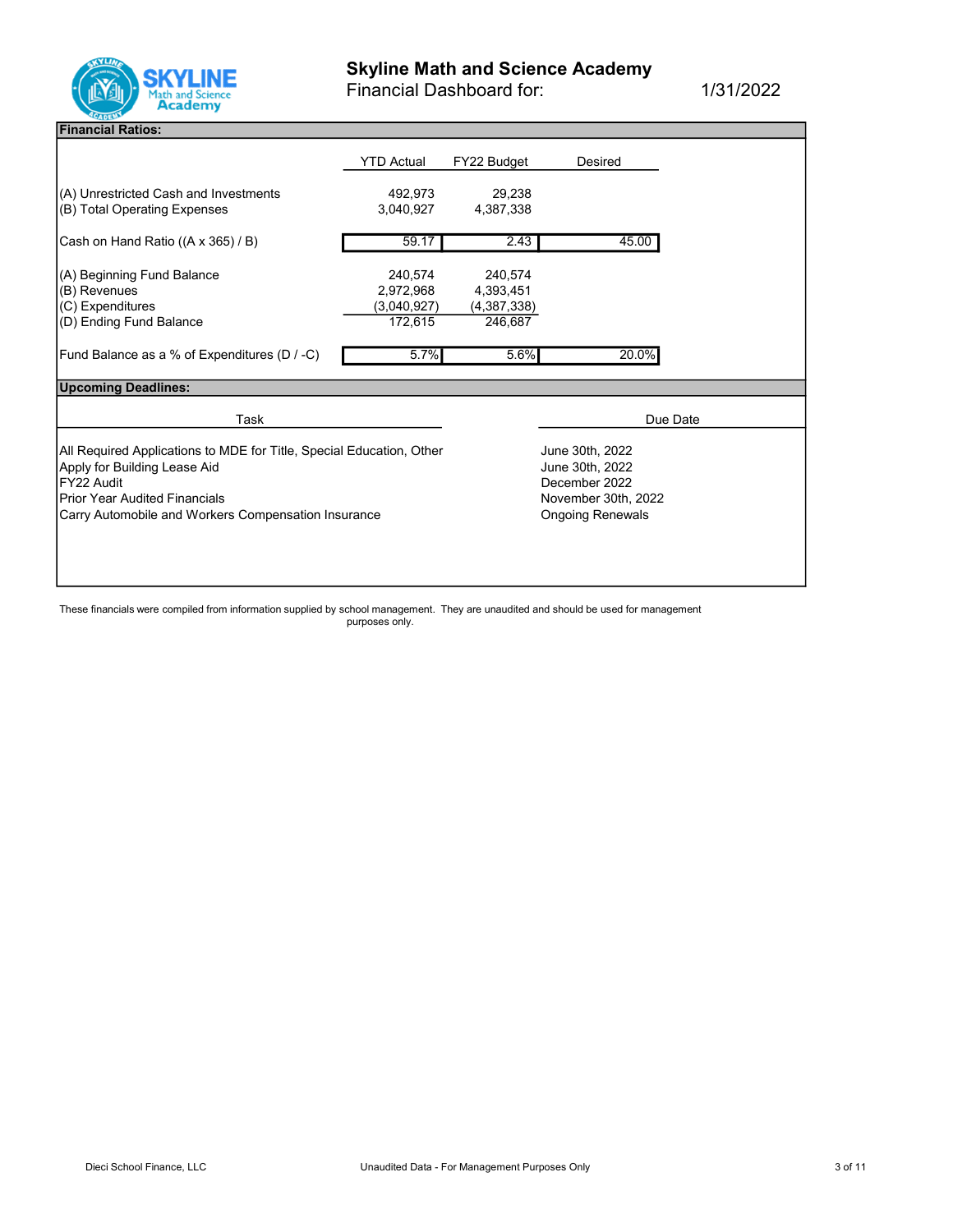## Skyline Math and Science Academy Balance Sheet 1/31/2022

| <b>Descriptions</b>                                | General<br><b>Education</b><br><b>Fund</b> | Food<br><b>Services</b> | <b>Fixed</b><br><b>Assets</b> |              |
|----------------------------------------------------|--------------------------------------------|-------------------------|-------------------------------|--------------|
| <b>Assets</b>                                      |                                            | <b>Fund</b>             |                               | <b>Total</b> |
| <b>Current Assets</b>                              |                                            |                         |                               |              |
| Checking Account - Western Bank                    | 481,278                                    | 11,695                  |                               | 492,973      |
| Savings Account - Western Bank                     |                                            |                         |                               |              |
| <b>Accounts Receivable</b>                         |                                            |                         |                               |              |
| Due from State                                     | 66,013                                     |                         |                               | 66,013       |
| Due from Federal                                   |                                            |                         |                               |              |
| Prepaids                                           | (1, 227)                                   |                         |                               | (1, 227)     |
| <b>Total Current Assets</b>                        | 546,064                                    | 11,695                  |                               | 557,759      |
| <b>Fixed Assets</b>                                |                                            |                         |                               |              |
| Equipment                                          |                                            |                         | 167,537                       | 167,537      |
| <b>Accumulated Depreciation</b>                    |                                            |                         | (70, 823)                     | (70, 823)    |
| <b>Total Non-Current Assets</b>                    |                                            |                         | 96,714                        | 96,714       |
| <b>Total Assets</b>                                | 546,064                                    | 11,695                  | 96,714                        | 654,472      |
| <b>Liabilities &amp; Fund Balance</b>              |                                            |                         |                               |              |
| <b>Current Liabilities</b>                         |                                            |                         |                               |              |
| <b>Short-Term Debt</b>                             | 197,500                                    |                         |                               | 197,500      |
| <b>Accounts Payable</b>                            | 194,842                                    |                         |                               | 194,842      |
| <b>Health Deduction</b>                            | (14, 058)                                  |                         |                               | (14, 058)    |
| <b>LegalSheild Deduction</b>                       | (780)                                      |                         |                               | (780)        |
| <b>Dental Deduction</b>                            | (1,922)                                    |                         |                               | (1,922)      |
| Salaries/FICA Payable                              | 400                                        |                         |                               | 400          |
| Net Pay Payable                                    | (459)                                      |                         |                               | (459)        |
| Life, LTD, STD Deduction                           | (2)                                        |                         |                               | (2)          |
| TRA, PERA, Child Support Payable Liability         | 397                                        |                         |                               | 397          |
| Garnishments                                       |                                            |                         |                               |              |
| <b>Total Current Liabilities</b>                   | 375,918                                    | ۰                       | ä,                            | 375,918      |
| <b>Fund Balance</b>                                |                                            |                         |                               |              |
| Investment Fixed Assets                            |                                            |                         | 96,714                        | 96,714       |
| Unassigned Fund Balance - 6/30/2021                | 240,574                                    |                         |                               | 240,574      |
| Nonspendable Fund Balance                          | 9,225                                      |                         |                               | 9,225        |
| <b>Restricted Fund Balance</b>                     |                                            |                         |                               |              |
| Net Income/(Loss) - FY22                           | (79, 653)                                  | 11,695                  |                               | (67, 959)    |
| <b>Total Fund Balance</b>                          | 170,146                                    | 11,695                  | 96,714                        | 278,554      |
| <b>Total Liabilities &amp; Fund Balance</b>        | 546,064                                    | 11,695                  | 96,714                        | 654,472      |
| <b>State Holdback Calculation:</b>                 |                                            |                         |                               |              |
| **Total Fiscal Year School Budgeted State Revenues |                                            | 3,866,628               |                               |              |
| Prorated Fiscal Year-to-Date (7 of 12 months)      |                                            | 58%                     |                               |              |
| Total Fiscal Year-to-Date Budget (January 2022)    |                                            | 2,242,644               |                               |              |
| State Holdback Percentage                          |                                            | 10%                     |                               |              |
| <b>Total Estimated Year-to-Date Holdback</b>       |                                            | 224,264                 |                               |              |

\*Based on the assumptions that actual ADMs and state aid payments are based on an ADM of 250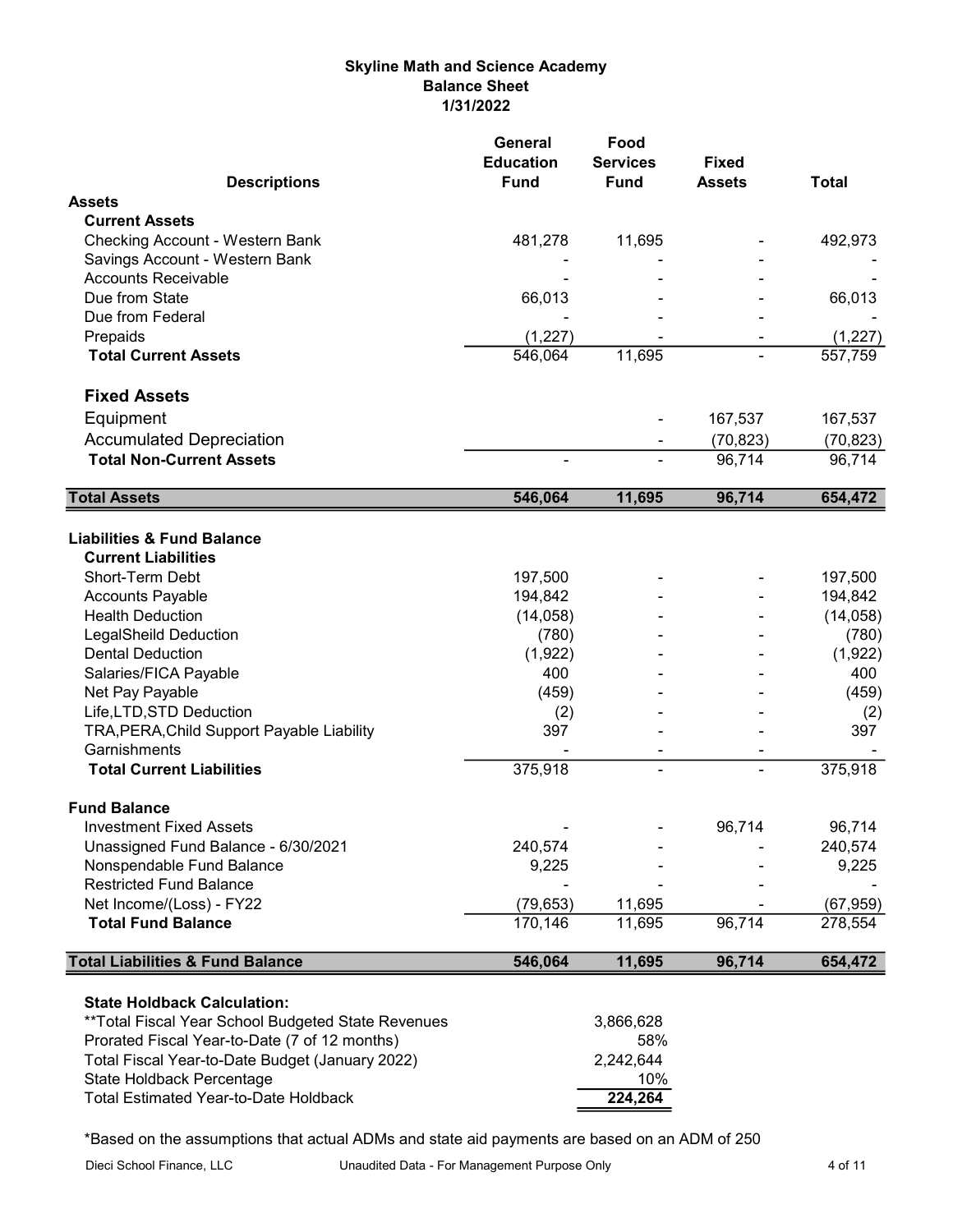#### Skyline Math and Science Academy Summary Income Statement For Period Ending January 31, 2022

|                                               | Month<br><b>Activity</b> | Year-To-Date<br><b>Activity</b> | <b>FY22 Original</b><br><b>Budget</b> | $%$ of<br><b>Budget</b> |
|-----------------------------------------------|--------------------------|---------------------------------|---------------------------------------|-------------------------|
|                                               |                          | ADM                             | 250.00                                |                         |
|                                               |                          | <b>PPU</b>                      | 250.00                                |                         |
| <b>GENERAL FUND 01</b>                        |                          |                                 |                                       |                         |
| <b>REVENUES</b>                               |                          |                                 |                                       |                         |
| <b>State Revenue</b>                          |                          |                                 |                                       |                         |
| <b>Endowment Fund Apportionment</b>           |                          | 5,014                           | 8,085                                 | 62%                     |
| <b>General Education Aid</b>                  | 306,892                  | 1,876,734                       | 2,717,400                             | 69%                     |
| Literacy Incentive Aid                        |                          | 72                              |                                       | N/A                     |
| Other Revenue from MDE                        |                          | 43,338                          |                                       | N/A                     |
| Long-Term Facilities Maintenac                |                          |                                 | 33,000                                | 0%                      |
| <b>General Education Aid</b>                  |                          | 1,927                           |                                       | N/A                     |
| Lease Aid                                     |                          | 125,776                         | 328,500                               | 38%                     |
| <b>State Special Education</b>                |                          | 211,786                         | 779,643                               | 27%                     |
| <b>Total State Revennue</b>                   | 306,892                  | 2,264,647                       | 3,866,628                             | 59%                     |
|                                               |                          |                                 |                                       |                         |
| <b>Federal Revenue</b>                        |                          |                                 |                                       |                         |
| ESSER II 90%                                  |                          | 257,753                         |                                       | N/A                     |
| ESSER III 90%<br>Title I                      | 200,000                  | 200,000                         |                                       | N/A                     |
| Title II                                      |                          | 58,785                          | 99,116                                | 59%<br>118%             |
|                                               |                          | 15,535<br>25,772                | 13,165<br>33,199                      | 78%                     |
| <b>Federal Special Education</b><br>Title III |                          | 10,714                          | 16,144                                | 66%                     |
| Title IV                                      |                          | 10,000                          | 10,000                                | 100%                    |
| <b>Total Federal Revenue</b>                  | 200,000                  | 578,558                         | 171,623                               | 337%                    |
|                                               |                          |                                 |                                       |                         |
| <b>Other Revenue</b>                          |                          |                                 |                                       |                         |
| Miscellaneous Revenue                         |                          | 4,912                           |                                       | N/A                     |
| <b>Total Other Revenue</b>                    |                          | 4,912                           |                                       | N/A                     |
|                                               |                          |                                 |                                       |                         |
| <b>TOTAL REVENUES</b>                         | 506,892                  | 2,848,118                       | 4,038,251                             | 71%                     |
| <b>EXPENDITURES</b>                           |                          |                                 |                                       |                         |
| Administration                                |                          |                                 |                                       |                         |
| Salaries/Wages                                | 29,737                   | 183,277                         | 344,202                               | 53%                     |
| <b>Benefits</b>                               | 7,745                    | 48,455                          | 90,785                                | 53%                     |
| <b>Purchased Services</b>                     | 26,451                   | 129,822                         | 172,000                               | 75%                     |
| Supplies/Materials                            | 20,754                   | 54,884                          | 34,000                                | 161%                    |
| Dues/Memberships                              | 6,709                    | 24,057                          | 62,700                                | 38%                     |
| <b>Total Administration</b>                   | 91,396                   | 440,496                         | 703,686                               | 63%                     |
| <b>General Education</b>                      |                          |                                 |                                       |                         |
| Salaries/Wages                                | 95,020                   | 489,348                         | 861,916                               | 57%                     |
| <b>Benefits</b>                               | 20,132                   | 103,937                         | 268,787                               | 39%                     |
| <b>Purchased Services</b>                     | 941                      | 37,991                          | 40,000                                | 95%                     |
| Supplies/Materials                            | 34,204                   | 254,473                         | 113,260                               | 225%                    |
| <b>Total General Education</b>                | 150,296                  | 885,749                         | 1,283,964                             | 69%                     |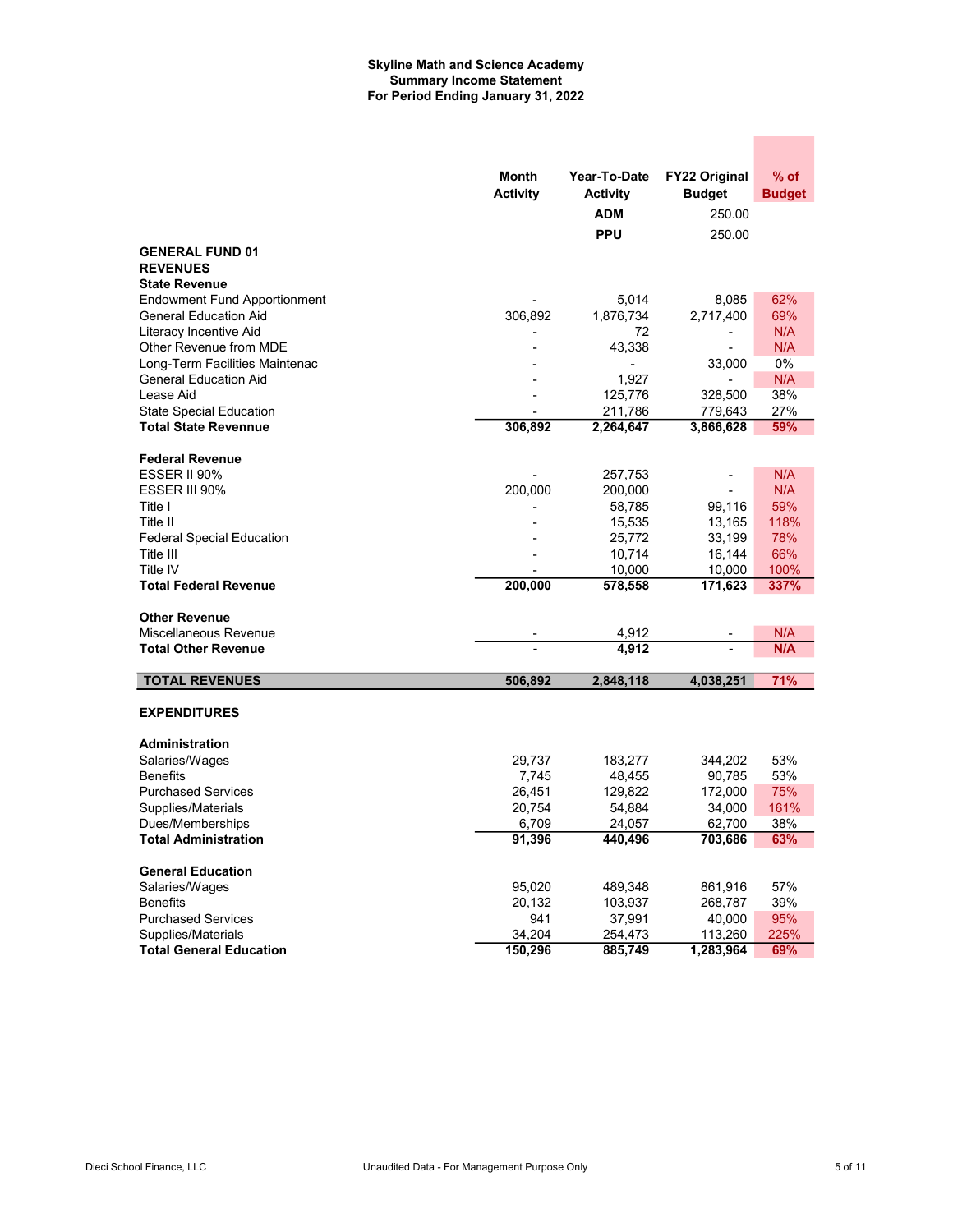#### Skyline Math and Science Academy Summary Income Statement For Period Ending January 31, 2022

|                                           | Month<br><b>Activity</b> | Year-To-Date<br><b>Activity</b> | <b>FY22 Original</b><br><b>Budget</b> | $%$ of<br><b>Budget</b> |
|-------------------------------------------|--------------------------|---------------------------------|---------------------------------------|-------------------------|
|                                           |                          | <b>ADM</b>                      | 250.00                                |                         |
| <b>State Special Education</b>            |                          |                                 |                                       |                         |
| Salaries/Wages                            | 64,931                   | 357,938                         | 546,793                               | 65%                     |
| <b>Benefits</b>                           | 12,364                   | 70,055                          | 117,615                               | 60%                     |
| <b>Purchased Services</b>                 | 11,916                   | 35,254                          | 35,250                                | 100%                    |
| Supplies/Materials                        |                          | 70,181                          | 7,500                                 | 936%                    |
| <b>Total State Special Education</b>      | 89,211                   | 533,428                         | 707,159                               | 75%                     |
| <b>Federal Funds</b>                      |                          |                                 |                                       |                         |
| Title I                                   |                          |                                 | 99,116                                | 0%                      |
| Title II                                  |                          | 5,980                           | 13,165                                | 45%                     |
| Title III                                 |                          | ٠                               | 16,144                                | 0%                      |
| Title IV                                  |                          |                                 | 10,000                                | 0%                      |
| <b>Federal Special Education</b>          |                          | 2,454                           | 33,199                                | 7%                      |
| <b>CARES Money</b>                        | 12,319                   | 82,227                          |                                       | N/A                     |
| COVID-19 Testing                          |                          | 8,490                           |                                       | N/A                     |
| <b>Total Federal Funds</b>                | 12,319                   | 99,150                          | 171,623                               | 58%                     |
| <b>Instructional Support</b>              |                          |                                 |                                       |                         |
| Salaries/Wages                            | 11,230                   | 54,323                          | 30,000                                | 181%                    |
| <b>Benefits</b>                           | 1,924                    | 10,068                          | 4,759                                 | 212%                    |
| <b>Purchased Services</b>                 | 1,350                    | 21,580                          | $\blacksquare$                        | N/A                     |
| <b>Total Instructional Support</b>        | 14,504                   | 85,970                          | 34,759                                | 247%                    |
| <b>Student Support Services</b>           |                          |                                 |                                       |                         |
| Transportation                            | 36,875                   | 356,500                         | 487,375                               | 73%                     |
| Supplies & Materials                      |                          | 3,169                           | 1,000                                 | 317%                    |
| Capital                                   |                          | 91,198                          |                                       | N/A                     |
| <b>Total Student Support Services</b>     | 36,875                   | 450,867                         | 488,375                               | 92%                     |
| <b>Operations and Maintenance</b>         |                          |                                 |                                       |                         |
| <b>Purchased Services</b>                 | 11,089                   | 62,001                          | 101,500                               | 61%                     |
| <b>Building Lease</b>                     | 74,695                   | 336,129                         | 496,172                               | 68%                     |
| Supplies/Materials                        | 484                      | 16,107                          | 9,900                                 | 163%                    |
| <b>Total Operations and Maintenance</b>   | 86,268                   | 414,237                         | 607,572                               | 68%                     |
| <b>Other Finance Uses</b>                 |                          |                                 |                                       |                         |
| Insurance                                 | 2,553                    | 17,874                          | 35,000                                | 51%                     |
| <b>Total Finance Uses</b>                 | 2,553                    | 17,874                          | 35,000                                | 51%                     |
| <b>TOTAL EXPENDITURES</b>                 | 483,424                  | 2,927,771                       | 4,032,138                             | 73%                     |
| <b>GENERAL FUND 01 - NET INCOME(LOSS)</b> | 23.468                   | (79, 653)                       | 6.113                                 |                         |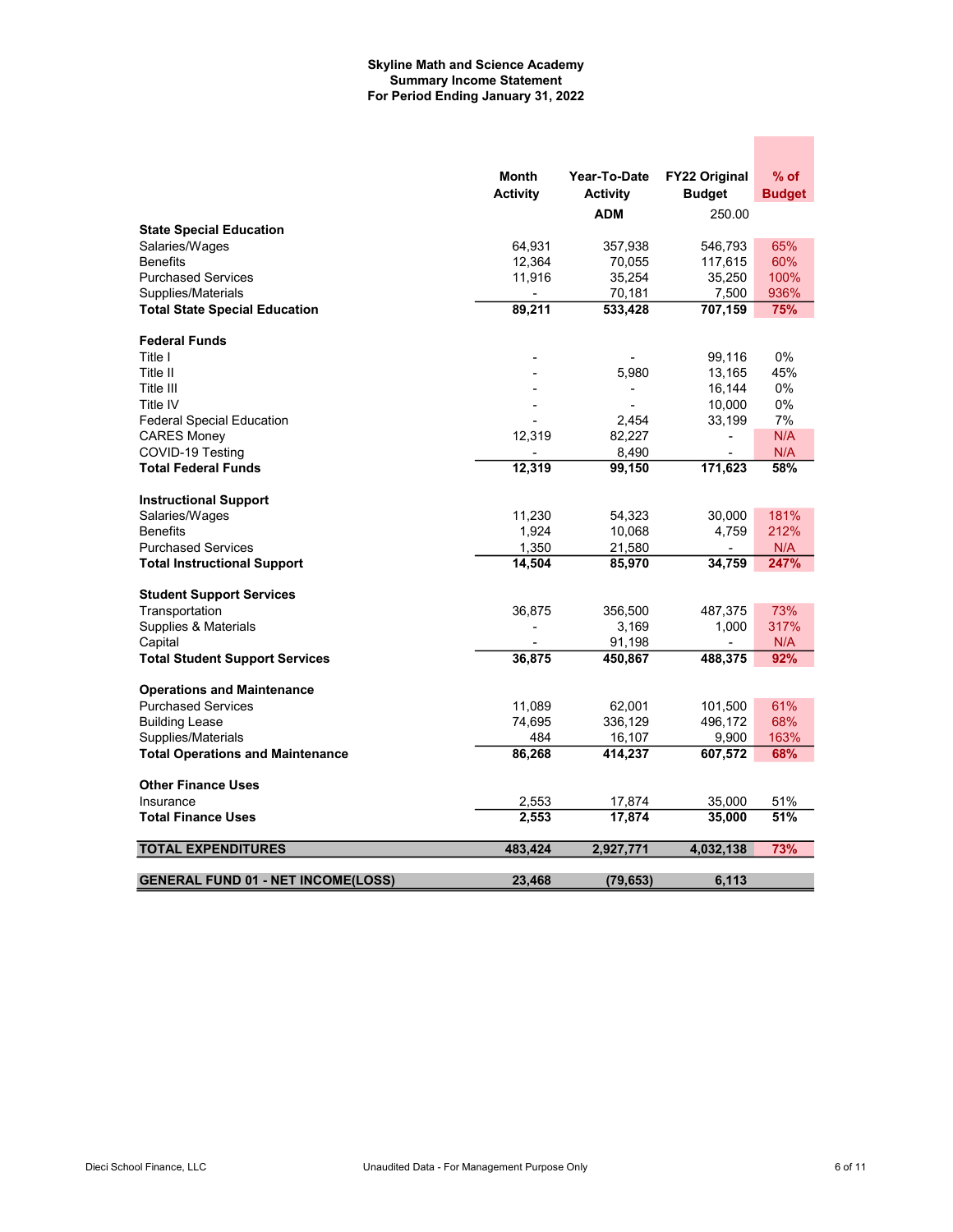#### Skyline Math and Science Academy Summary Income Statement For Period Ending January 31, 2022

|                                         | Month<br><b>Activity</b> | Year-To-Date<br><b>Activity</b> | <b>FY22 Original</b><br><b>Budget</b> | $%$ of<br><b>Budget</b> |
|-----------------------------------------|--------------------------|---------------------------------|---------------------------------------|-------------------------|
| <b>FOOD SERVICES FUND 02</b>            |                          | <b>ADM</b>                      | 250.00                                |                         |
| <b>REVENUES</b>                         |                          |                                 |                                       |                         |
| State Revenue                           | 399                      | 2,081                           |                                       | N/A                     |
| <b>Federal Revenue</b>                  | 22,523                   | 122,770                         | 330,000                               | 37%                     |
| Interfund Transfer                      |                          |                                 | 25,200                                | 0%                      |
|                                         |                          |                                 |                                       |                         |
| <b>TOTAL REVENUES</b>                   | 22,922                   | 124,850                         | 355,200                               | 35%                     |
|                                         |                          |                                 |                                       |                         |
| <b>EXPENDITURES</b>                     |                          |                                 |                                       |                         |
| Salaries/Wages                          | 2,229                    | 14,490                          | 49,063                                | 30%                     |
| <b>Benefits</b>                         | 338                      | 2,195                           | 8,638                                 | 25%                     |
| <b>Purchased Services</b>               | 1,407                    | 3,786                           | 13,500                                | 28%                     |
| Supplies/Materials                      | 25,521                   | 92,685                          | 284.000                               | 33%                     |
|                                         |                          |                                 |                                       |                         |
| <b>TOTAL EXPENDITURES</b>               | 29,496                   | 113,156                         | 355,200                               | 32%                     |
|                                         |                          |                                 |                                       |                         |
| FOOD SERVICE FUND 02 - NET INCOME(LOSS) | (6, 574)                 | 11,695                          | ۰                                     |                         |
|                                         |                          |                                 |                                       |                         |
| <b>ALL FUNDS - NET INCOME(LOSS)</b>     | 16,894                   | (67, 959)                       | 6,113                                 |                         |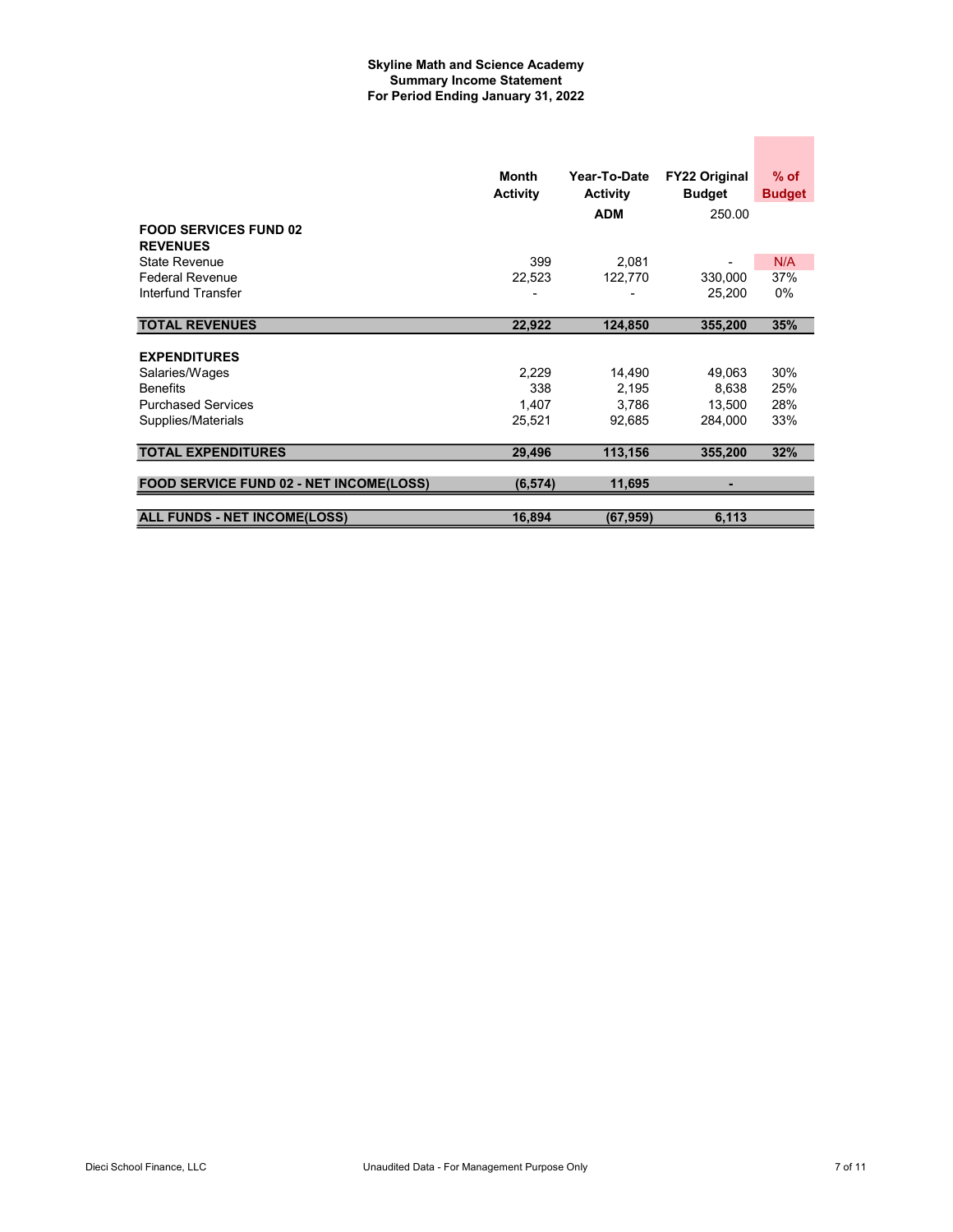#### Skyline Math and Science Academy Payment Register - January 2022 Fiscal Year 2021 - 2022

|         | <b>CHECK</b>          |                                                                                    |                                                                  | <b>CHECK</b>  | <b>AMOUNT</b> |
|---------|-----------------------|------------------------------------------------------------------------------------|------------------------------------------------------------------|---------------|---------------|
|         | <b>DATE</b>           | <b>VENDOR</b>                                                                      | <b>INVOICE DESCRIPTION</b>                                       | <b>NUMBER</b> |               |
| Payroll |                       |                                                                                    |                                                                  |               |               |
|         | 1/5/2022 Payroll      |                                                                                    | Payroll Net Pay                                                  | <b>WX</b>     | 76,951.05     |
|         | 1/7/2022 Payroll      |                                                                                    | Payroll Net Pay                                                  | <b>WX</b>     | 2,539.71      |
|         | 1/20/2022 Payroll     |                                                                                    | Payroll Net Pay                                                  | <b>WX</b>     | 76,196.70     |
|         | <b>Regular Checks</b> |                                                                                    |                                                                  |               |               |
|         |                       | 1/11/2022 Abdo, Eick & Myers, LLP                                                  | <b>Audit Services</b>                                            | 8499          | 2,051.48      |
|         |                       | 1/11/2022 Bashir Aideed                                                            | Grade Level PLC Coordinator                                      | 8500          | 1,500.00      |
|         |                       | 1/11/2022 Business Essentials                                                      | Supplies                                                         | 8501          | 8,033.62      |
|         |                       | 1/11/2022 Children's Theatre Company                                               | <b>Performance Tickets</b>                                       | 8502          | 435.00        |
|         |                       | 1/11/2022 Chukwudi Mordi                                                           | After School Tutoring Voided Check                               | 8503          | 570.00        |
|         |                       | 1/11/2022 Dakota Academic Consulting, Inc.                                         | <b>ECF Consulting</b>                                            | 8504          | 1,950.00      |
|         |                       | 1/11/2022 Designs for Learning                                                     | <b>SpEd Services</b>                                             | 8505          | 13,234.74     |
|         |                       | 1/11/2022 Dieci School Finance, LLC                                                | <b>December Contracted Services</b>                              | 8506          | 3,984.88      |
|         |                       | 1/11/2022 Done Right Food Services, Inc.                                           | <b>Food Services</b>                                             | 8507          | 53,525.33     |
|         |                       | 1/11/2022 Kartikey Srivastav                                                       | Afterschool Tutoring                                             | 8508          | 705.00        |
|         |                       | 1/11/2022 Lauren Rosendahl                                                         | <b>Tutoring December</b>                                         | 8509          | 1,166.70      |
|         |                       | 1/11/2022 Leading Educational Services, LLC                                        | <b>November Services</b>                                         | 8510          | 2,560.00      |
|         |                       | 1/11/2022 Learning A-Z                                                             | <b>RP School</b>                                                 | 8511          | 943.67        |
|         |                       | 1/11/2022 LegalShield                                                              | November Premiums                                                | 8512          | 147.55        |
|         |                       | 1/11/2022 LOFFLER COMPANIES                                                        | Copier Lease                                                     | 8513          | 4,016.57      |
|         |                       | 1/11/2022 Lorenz Bus Service, Inc.                                                 | Mini Coach                                                       | 8514          | 3,800.00      |
|         |                       | 1/11/2022 Manuel Ortega Cleaning                                                   | <b>December Cleaning Services</b>                                | 8515          | 6,000.00      |
|         |                       | 1/11/2022 Midwest Educational Consultants, Inc.                                    | Full Day Coaching                                                | 8516          | 3,559.00      |
|         |                       | 1/11/2022 MN Association of Charter Schools                                        | 2022 Charter School Membership                                   | 8517          | 4,290.05      |
|         |                       | 1/11/2022 Mohamed Sheikh                                                           | <b>Afterschool Tutoring</b>                                      | 8518          | 630.00        |
|         |                       | 1/11/2022 Nasrin Mohamud Awad                                                      | November Professional Services                                   | 8519          | 210.00        |
|         |                       | 1/11/2022 Navigate Care Consulting                                                 | GenEd Consult & Staff Health & Safety Training                   | 8520          | 2,117.50      |
|         |                       | 1/11/2022 Nice Guys Corporation                                                    | Website Maintenance & Security                                   | 8521          | 200.00        |
|         |                       | 1/11/2022 RM Consulting                                                            | November Consulting                                              | 8522          | 787.50        |
|         |                       | 1/11/2022 Silent Knight Security Systems of MN, In Security System & Service Labor |                                                                  | 8523          | 1,612.33      |
|         | 1/11/2022 Tierney     |                                                                                    | <b>Ethernet Cable</b>                                            | 8524          | 8.45          |
|         |                       | 1/11/2022 United Security Solutions LLC                                            | Security Guard 10/23 - 12/05                                     | 8525          | 2,425.50      |
|         |                       | 1/11/2022 Waste Management Corp Services                                           | <b>Trash Service</b>                                             | 8526          | 1,359.97      |
|         |                       | 1/11/2022 WDTechOnline, LLC                                                        | MacBook, Tech Supplies, Headphones, Tech Support & Web Filtering | 8527          | 5,025.33      |
|         |                       | 1/14/2022 LegalShield                                                              | <b>December Premiums</b>                                         | 8528          | 147.55        |
|         |                       | 1/24/2022 Chukwudi Mordi                                                           | Afterschool Tutoring 12/3/21-12/13/21                            | 8529          | 570.00        |
|         |                       | 1/31/2022 Serendipity Investment Group, LLC                                        | January Rent & February Rent                                     | 8530          | 74,695.36     |
|         |                       | 1/31/2022 Waste Management Corp Services                                           | Trash Services December & Remaining Balance Due                  | 8531          | 1,272.95      |
|         | <b>Manual Checks</b>  |                                                                                    |                                                                  |               |               |
|         |                       | 1/14/2022 Surplus Services                                                         | Classroom Furniture                                              | 150           | 1,072.00      |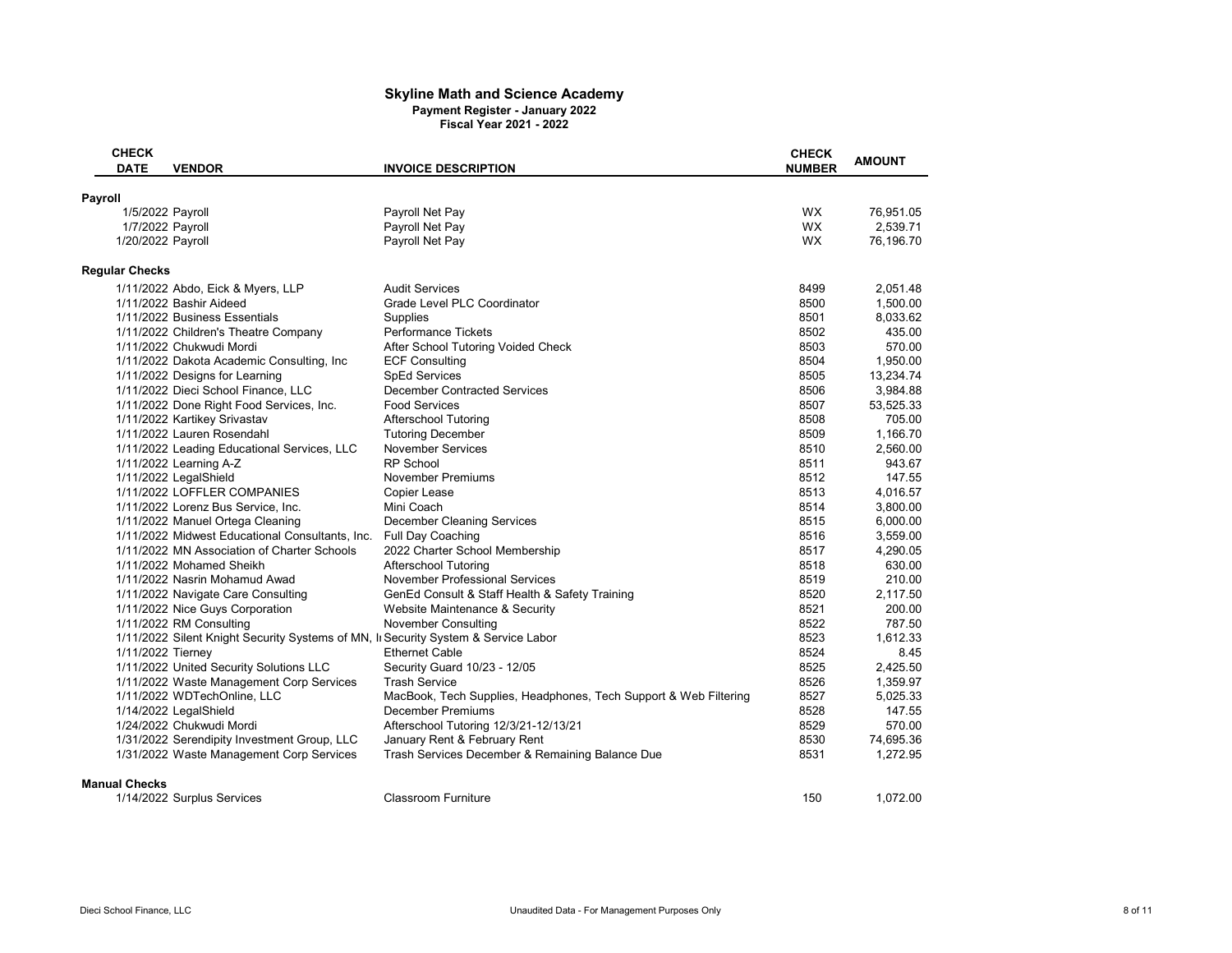|              | <b>CHECK</b>       |                                                                            |                                    | <b>CHECK</b>  |               |
|--------------|--------------------|----------------------------------------------------------------------------|------------------------------------|---------------|---------------|
|              | <b>DATE</b>        | <b>VENDOR</b>                                                              | <b>INVOICE DESCRIPTION</b>         | <b>NUMBER</b> | <b>AMOUNT</b> |
| <b>Wires</b> |                    |                                                                            |                                    |               |               |
|              |                    | 1/3/2022 Metropolitan Life Insurance Company                               | Life Insurance, LTD, Dental & AD&D | <b>WX</b>     | 1.271.05      |
|              |                    | 1/3/2022 PreferredOne Insurance Company                                    | January Health Insurance           | <b>WX</b>     | 13,210.11     |
|              |                    | 1/4/2022 Office Depot                                                      | <b>Office Supplies</b>             | WX.           | 343.59        |
|              |                    | 1/5/2022 Dept. of the Treasury                                             | Federal Taxes & FICA               | <b>WX</b>     | 20.733.49     |
|              |                    | 1/5/2022 MN DEPT OF REVENUE                                                | <b>MN Taxes</b>                    | <b>WX</b>     | 3,348.81      |
|              | 1/5/2022 PERA      |                                                                            | <b>PERA</b>                        | WX            | 6,179.87      |
|              |                    | 1/5/2022 SOS Office Furniture                                              | <b>Office Supplies</b>             | <b>WX</b>     | 1,872.50      |
|              | 1/5/2022 TRA       |                                                                            | <b>TRA</b>                         | <b>WX</b>     | 9,160.59      |
|              |                    | 1/6/2022 Amazon.Com                                                        | <b>Classroom Supplies</b>          | WX.           | 604.93        |
|              |                    | 1/6/2022 Amazon.Com                                                        | <b>Classroom Supplies</b>          | <b>WX</b>     | 721.99        |
|              |                    | 1/6/2022 STATE OF MN                                                       | Child Support                      | WX            | 255.00        |
|              |                    | 1/7/2022 Dept. of the Treasury                                             | <b>FICA</b>                        | WX.           | 464.14        |
|              |                    | 1/7/2022 MN DEPT OF REVENUE                                                | <b>MN Taxes</b>                    | <b>WX</b>     | 50.57         |
|              | 1/7/2022 PERA      |                                                                            | <b>PERA</b>                        | <b>WX</b>     | 228.69        |
|              | 1/7/2022 TRA       |                                                                            | <b>TRA</b>                         | <b>WX</b>     | 221.77        |
|              |                    | 1/10/2022 American National Bank                                           | <b>Account Analysis Charge</b>     | <b>WX</b>     | 124.40        |
|              |                    | 1/10/2022 Cub Foods                                                        | <b>Breakfast</b>                   | <b>WX</b>     | 52.31         |
|              |                    | 1/10/2022 Panera Bread                                                     | Food for Staff                     | <b>WX</b>     | 54.44         |
|              |                    | 1/10/2022 The Home Depot                                                   | Maintenance Supplies               | <b>WX</b>     | 261.52        |
|              |                    | 1/11/2022 Amazon.Com                                                       | <b>Classroom Supplies</b>          | <b>WX</b>     | 149.05        |
|              |                    | 1/11/2022 Lathem Time Corp                                                 | <b>Employee Time Tracking</b>      | <b>WX</b>     | 716.05        |
|              |                    | 1/11/2022 Office Depot                                                     | <b>Office Supplies</b>             | <b>WX</b>     | 1.365.08      |
|              |                    | 1/12/2022 Amazon.Com                                                       | <b>Classroom Supplies</b>          | <b>WX</b>     | 17.26         |
|              |                    | 1/12/2022 Amazon.Com                                                       | <b>Classroom Supplies</b>          | <b>WX</b>     | 83.88         |
|              |                    | 1/12/2022 Amazon.Com                                                       | <b>Classroom Supplies</b>          | <b>WX</b>     | 200.89        |
|              |                    | 1/12/2022 Amazon.Com                                                       | <b>Classroom Supplies</b>          | <b>WX</b>     | 376.89        |
|              |                    | 1/12/2022 The Works Museum                                                 | <b>Field Trip Admissions</b>       | <b>WX</b>     | 483.00        |
|              |                    | 1/13/2022 Micro Center                                                     | Computers                          | <b>WX</b>     | 1,516.15      |
|              |                    | 1/18/2022 Accent Communications                                            | <b>Phone Services</b>              | <b>WX</b>     | 259.00        |
|              | 1/18/2022 Comcast  |                                                                            | <b>Internet Services</b>           | <b>WX</b>     | 600.32        |
|              |                    |                                                                            | <b>Gift Cards</b>                  | <b>WX</b>     | 500.00        |
|              |                    | 1/18/2022 Holiday Gas Station                                              |                                    |               |               |
|              |                    | 1/18/2022 The Hanover Insurance Group                                      | Insurance                          | <b>WX</b>     | 2,553.37      |
|              | 1/18/2022 T-Mobile |                                                                            | <b>Phone Services</b>              | <b>WX</b>     | 240.50        |
|              |                    | 1/20/2022 Dept. of the Treasury                                            | <b>Federal Taxes &amp; FICA</b>    | <b>WX</b>     | 20,155.85     |
|              |                    | 1/20/2022 Holiday Gas Station                                              | <b>Gift Cards</b>                  | <b>WX</b>     | 500.00        |
|              |                    | 1/20/2022 MN DEPT OF REVENUE                                               | <b>MN Taxes</b>                    | <b>WX</b>     | 3,193.67      |
|              | 1/20/2022 PERA     |                                                                            | <b>PERA</b>                        | <b>WX</b>     | 5,683.04      |
|              | 1/20/2022 TRA      |                                                                            | <b>TRA</b>                         | <b>WX</b>     | 9,474.45      |
|              |                    | 1/21/2022 STATE OF MN                                                      | <b>Child Support</b>               | <b>WX</b>     | 255.00        |
|              |                    | 1/24/2022 Paypal - Kartike                                                 | Tutoring                           | WX            | 1,875.00      |
|              |                    | 1/24/2022 Paypal - Lauren Rosendahl                                        | Tutoring                           | WX.           | 1,266.90      |
|              |                    | 1/24/2022 Sams Club                                                        | <b>Breakfast</b>                   | <b>WX</b>     | 137.60        |
|              |                    | 1/25/2022 Minnesota Guild of Public Charter Scho Quarterly Authorizer Fees |                                    | <b>WX</b>     | 6,086.00      |
|              |                    | 1/25/2022 Minnesota Historical Society                                     | <b>Field Trip Admissions</b>       | WX.           | 248.00        |
|              |                    | 1/25/2022 Sams Club                                                        | <b>Breakfast</b>                   | WX            | 171.04        |
|              |                    | 1/26/2022 The Home Depot                                                   | Maintenance Supplies               | <b>WX</b>     | 222.07        |
|              |                    | 1/27/2022 Harwanaag Restaurant & Banquet                                   | Food                               | <b>WX</b>     | 455.00        |
|              |                    | 1/28/2022 Cub Foods                                                        | <b>Breakfast</b>                   | <b>WX</b>     | 42.80         |
|              |                    | 1/28/2022 Starbucks                                                        | <b>Gift Cards</b>                  | <b>WX</b>     | 38.60         |
|              |                    | 1/31/2022 Cub Foods                                                        | <b>Breakfast</b>                   | <b>WX</b>     | 51.85         |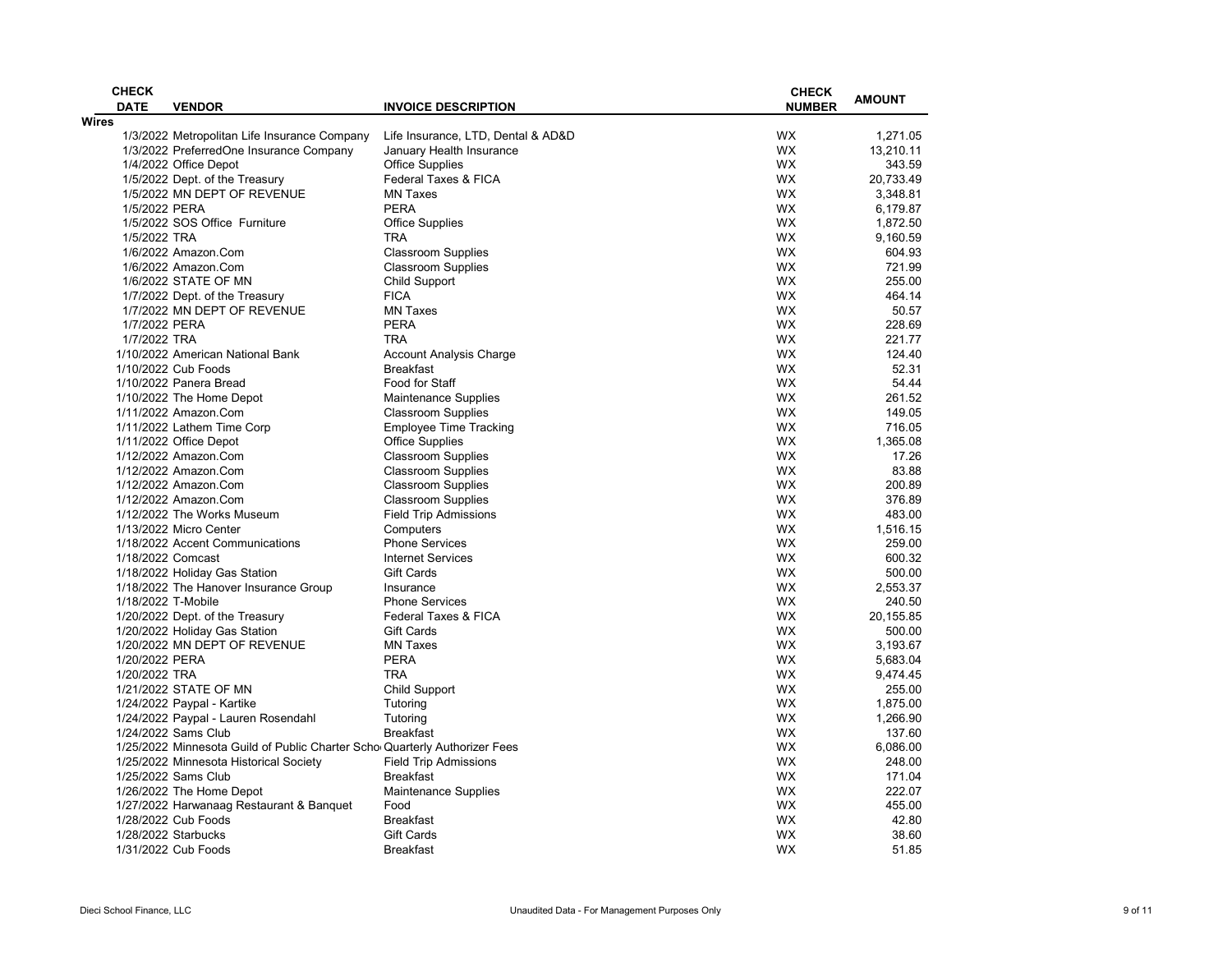| <b>CHECK</b>                    |                                  | <b>CHECK</b>  | <b>AMOUNT</b> |
|---------------------------------|----------------------------------|---------------|---------------|
| <b>DATE</b><br><b>VENDOR</b>    | <b>INVOICE DESCRIPTION</b>       | <b>NUMBER</b> |               |
| 1/31/2022 Propel Nonprofit Cash | Loan Interest Payment            | WХ            | 623.29        |
| 1/31/2022 Starbucks             | Gift Cards                       | <b>WX</b>     | 38.60         |
|                                 |                                  |               |               |
|                                 | Total January 2022 Disbursements |               | 479.035.46    |

V = Void Check

= Break in sequence